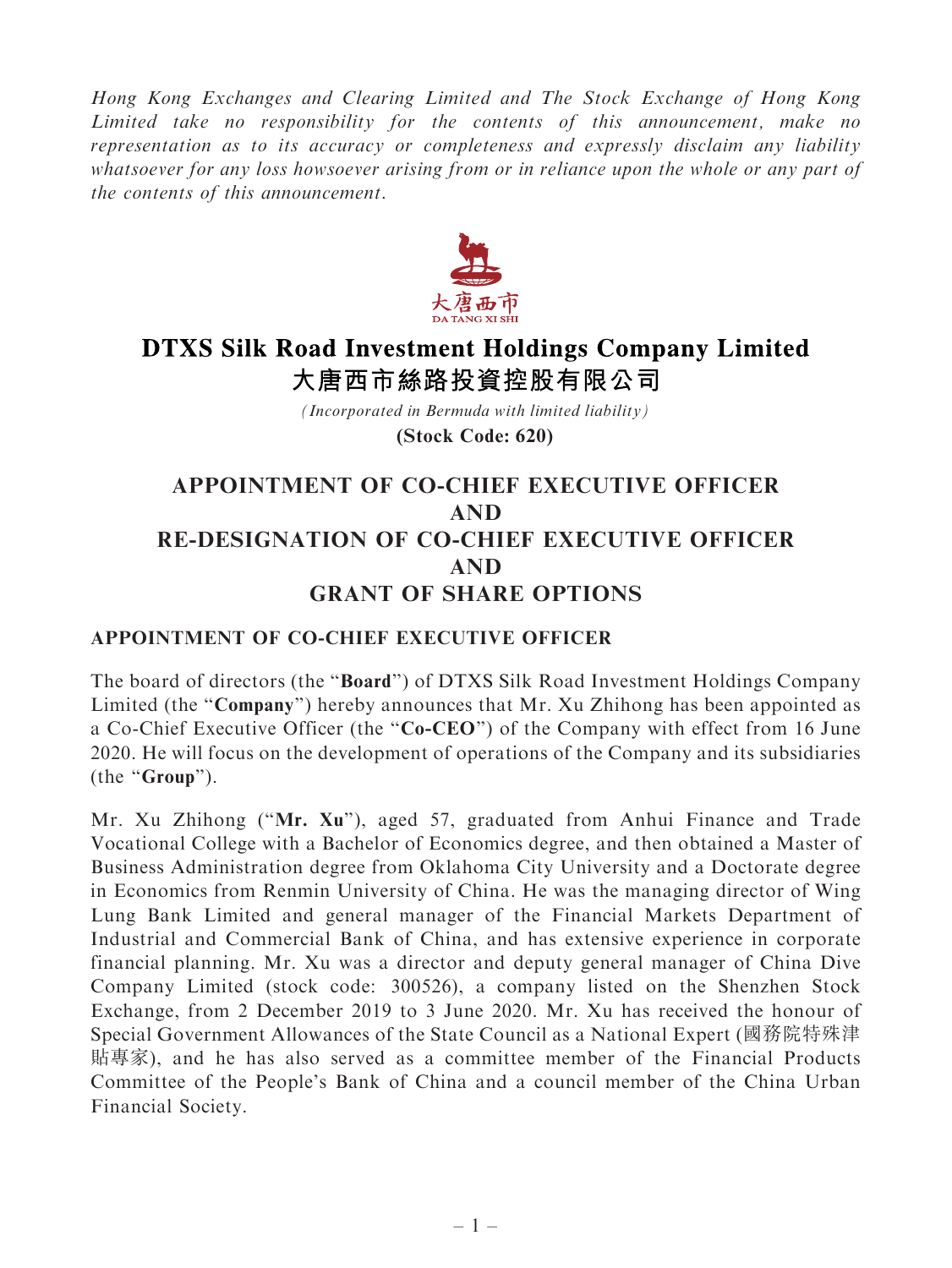Mr. Xu is not appointed for a specified term and his appointment can be terminated by either party giving three months' written notice. Pursuant to the terms of appointment, Mr. Xu is entitled to an aggregate annual remuneration of HK\$3,000,000. Mr. Xu's remuneration is recommended by the remuneration committee of the Company and determined by the Board with reference to his duties and responsibilities with the Company and prevailing market conditions.

Save as disclosed above, as at the date of this announcement, Mr. Xu (i) does not have any interest in the shares of the Company within the meaning of Part XV of the Securities and Futures Ordinance; (ii) does not have any relationship with any director, senior management, substantial or controlling shareholder of the Company; (iii) does not hold any other positions with the Company and/or its subsidiaries; and (iv) does not hold any directorship in the last three years immediately preceding the date of this announcement in public companies, the securities of which are listed on any securities market in Hong Kong or overseas.

Save as disclosed above, there are no other matters relating to the appointment of Mr. Xu that need to be brought to the attention of the shareholders of the Company and there is no other information that should be disclosed pursuant to Rule  $13.51(2)(h)$  to (v) of the Rules Governing the Listing of Securities on The Stock Exchange of Hong Kong Limited (the ''Listing Rules'').

The Board would like to extend its welcome to Mr. Xu on his new appointment.

### RE-DESIGNATION OF CO-CHIEF EXECUTIVE OFFICER

Following the appointment of Mr. Xu as a Co-CEO, Mr. Lai Kim Fung, an Executive Director and the Chief Executive Officer of the Company, has been re-designated as a Co-CEO with effect from 16 June 2020. His position of Executive Director of the Company remains unchanged. Mr. Lai Kim Fung will focus on the management of business divisions of the Group and continue to closely work with the management team towards the Group's business development.

Mr. Lai Kim Fung ("Mr. Lai"), aged 53, was appointed as an Executive Director and the Chief Executive Officer of the Company on 7 August 2017. He was a member of the remuneration committee of the Company from 28 March 2018 to 29 May 2020. Mr. Lai holds postgraduate certificate in Professional Accounting from City University of Hong Kong and master of business administration from University of Exeter in the United Kingdom. He has over 28 years of professional experience with commercial and investment banking, corporate finance, treasury, merger and acquisition and investment management focusing on the Great China. He previously worked as a director and deputy general manager of a subsidiary of a renowned Chinese state-owned enterprise and various international banks. He also worked in another subsidiary of the same Chinese state-owned enterprise in the United States of America for three years. He is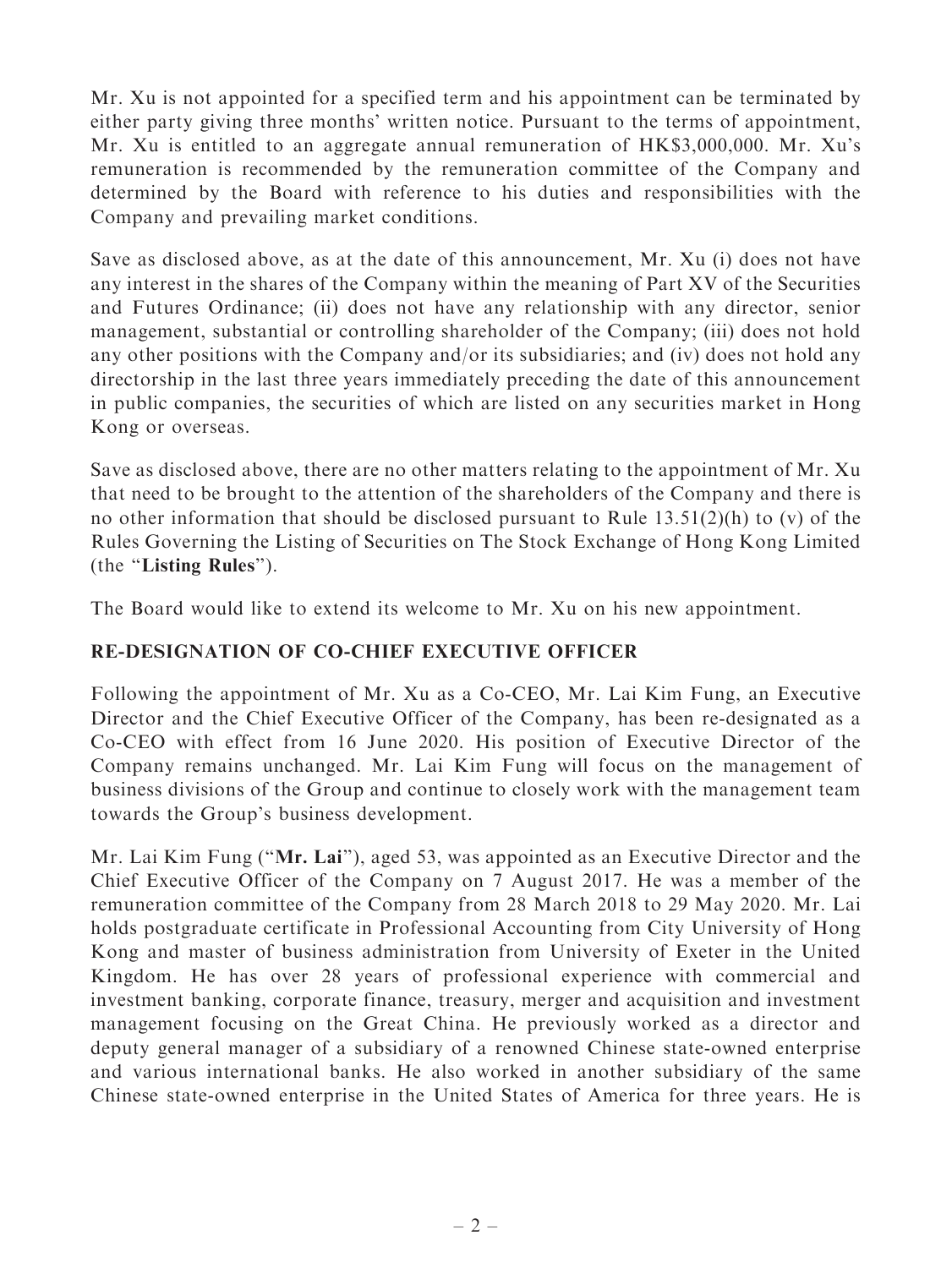currently the chairman of Industry Development Committee of Hong Kong Society of Artificial Intelligence and Robotics and the founding member of China Mergers and Acquisitions Association (Hong Kong) Limited.

Pursuant to the appointment agreements between Mr. Lai and the Company, the term of his appointment as Executive Director is for an initial term of three years and there is no specified term for his appointment as Co-CEO. The appointment agreements can be terminated by either party giving three months' written notice. Mr. Lai's appointment of Executive Director is subject to retirement by rotation and re-election in accordance with the bye-laws of the Company and the Listing Rules. Pursuant to the terms of appointment, Mr. Lai is entitled to an aggregate annual remuneration of HK\$4,004,000. Mr. Lai's remuneration is recommended by the remuneration committee of the Company and determined by the Board with reference to his duties and responsibilities with the Company and prevailing market conditions.

As at the date of this announcement, Mr. Lai is interested in 3,000,000 underlying shares in respect of the share options granted by the Company within the meaning of Part XV of the Securities and Futures Ordinance. Save as disclosed above, Mr. Lai (i) does not have any interest in the shares of the Company within the meaning of Part XV of the Securities and Futures Ordinance; (ii) does not have any relationship with any director, senior management, substantial or controlling shareholder of the Company; (iii) does not hold any other positions with the Company and/or its subsidiaries; and (iv) does not hold any directorship in the last three years immediately preceding the date of this announcement in public companies, the securities of which are listed on any securities market in Hong Kong or overseas.

Save as disclosed above, there are no other matters relating to the re-designation of Mr. Lai that need to be brought to the attention of the shareholders of the Company and there is no other information that should be disclosed pursuant to Rule  $13.51(2)(h)$  to (v) of the Listing Rules.

#### GRANT OF SHARE OPTIONS

Pursuant to Rule 17.06A of the Listing Rules, the Board hereby announces that after trading hours on 16 June 2020 (the ''Date of Grant''), the Company has granted share options (the ''Options'') to Mr. Xu (who has been appointed as a Co-CEO with effect from 16 June 2020) (the ''Grantees''), subject to his acceptance, to subscribe for 2,600,000 ordinary shares of HK\$0.50 each (the ''Shares'') in the capital of the Company, under the share option scheme adopted by the Company on 6 December 2012. Details of the Options granted are as follows:

| Date of Grant                        | $: 16$ June 2020      |
|--------------------------------------|-----------------------|
| Exercise price of Options<br>granted | : $HK$4.87$ per Share |